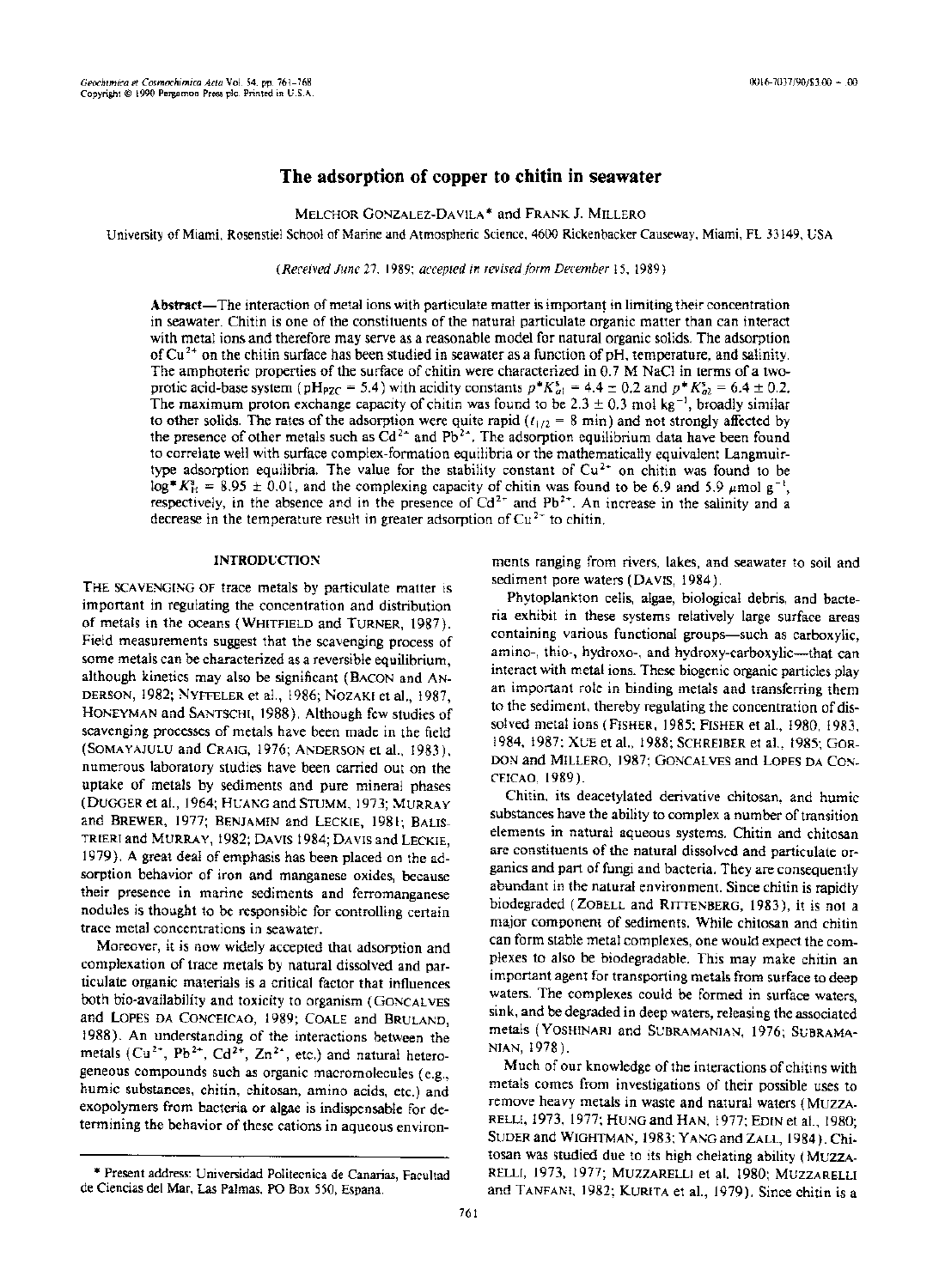natural component of particulate organic material, it can serve as a model organic phase for studying metal adsorption in marine systems.

In this paper we examine the adsorption of  $Cu<sup>2+</sup>$  to chitin in seawater. The measurements were made as a function of pH, salinity, and temperature in an attempt to better understand the mechanism of the adsorption.

## EXPERIMENTAL

The chitin powder used (Sigma) was derived from crab shells. Prior to use, the chitin was washed three times with 0.1 M HCI. The solid and solution were separated by centrifugation at 12,000 rpm for 15 min and then eluted repeatedly with MilIipore Super Q ionexchanged water until the pH was constant. The samples were air dried. The surface was measured by the BET method using krypton as the adsorbate. The value found was  $0.5 \pm 0.03$  m<sup>2</sup> g<sup>-1</sup> for the bulk chitin used in most of the experiments. Various size fractions from 88  $\mu$ m to 210  $\mu$ m gave similar values (to  $\pm$ 0.1 m<sup>2</sup> g<sup>-1</sup>). Chitin powder was sieved prior to study using pre-washed Nylon mesh. Preliminary studies with different fractions ranging between 250  $\mu$ m to lower than 88  $\mu$ m gave similar adsorption results as the bulk, which was used in all the following studies. The concentration used in all the experiments was  $6 \text{ g dm}^{-3}$  of chitin, an amount which is similar to that used by MUZZARELLI (1973, 1977). Similar results were exhibited using different amounts of chitin (MUZZARELLI, 1977). Gulf Stream seawater ( $S = 35.53$ ) was filtered through 0.45  $\mu$ m Millipore acidwashed filters. Copper, Cadmium, and Lead atomic absorption standard solutions (Sigma) were used to make up the solutions.

The metal concentrations were determined using Differential Pulse Anodic Stripping Voltammetry (DPASV). The measurements were performed with the PAR 303 Static Drop Mercury Eleetrode (SDME) using the PAR Model 348B Polarographic Analyzer System connected to a DMP-40 plotter. For all the measurements performed in the Hanging Mercury Drop Electrode (HMDE) mode, a polyethylene cell was employed (SIPOS et al., 1974). An Ag/AgCI electrode was used as the reference electrode and a coiled platinum wire as the auxiliary eleetrode.

The reduction potential was  $-0.6$ ,  $-0.8$ , and  $-0.9$  V, respectively, for  $Cu^{-2}$ , Pb<sup>+2</sup>, and  $Cd^{-2}$ . In all cases, the purge time was 5 min; the scan rate,  $2 \text{ mV/s}$ ; the pulse height, 50 mV; deposition time, 1 min. For most of the studies, the measurements were made in duplicate. The peak potential of Copper(II), Lead(II), and Cadmium(II) are, respectively,  $-0.180 \pm 0.02$ ,  $-0.470 \pm 0.01$ , and  $-0.680 \pm 0.005$  V.

The measurements of adsorption of  $Cu$ <sup>+2</sup> to chitin were made after the samples were equilibrated overnight at the desired temperature in a shaker bath. AIl the samples were equilibrated with room air at the given pH, temperature, and salinity studied. The pH was adjusted by adding 0.1 M HCI or NaOH. AH the measurements were made on the free proton scale (MILLERO, 1986). The seawater pH measurements were calibrated using TRIS-seawater buffers. The concentrations of metals in the samples were determined after filtration using HA Millipore acid-washed  $0.45 \mu m$  filters. The metals were analyzed in the filtrate by using standard additions.

The values of the  $pK_{ai}^i$  of the surface sites of chitin were determined from potentiometric titrations in 0.7 m NaCl solutions with I M HCI and NaOH. The titrations were carried out in a 200 cm<sup>3</sup> waterjacketed cell controlled to  $25 \pm 0.05$ °C. The titrations were made with the titrator system used in our earlier studies (THURMOND and MILLERO, 1982). The system is automated and controlled with an Apple II computer. The emf of the glass pH electrode (Ross<sup>®</sup>) and Calomel reference electrode was measured with a Metrohm 605 pH meter. The emf is related to the concentration of the proton by

$$
E = E^* - (RT/F) \ln[H^+]
$$
 (1)

where  $E^*$  is the apparent emf in the medium; and  $R$ ,  $T$ , and  $F$  have their usual meanings. The values for  $E^*$ , the stoichiometric ionization constants  $K_{ai}^s$ , and the cation exchange capacity were determined from the titrations using a non-linear least-squares program (ARENA et al., 1978). A typical titration of chitin is shown in Fig. 1.



FIG. I. Titration curve of chitin with HCl or NaOH in 0.7 M NaCl at  $25^{\circ}$ C.

#### RESULTS AND DISCUSSION

The adsorption of metal ions by oxide surfaces has been represented by the formation of surface complexes (STUMM and MORGAN,  $1981$ ) using equilibria of the type

$$
\equiv \text{SOH} + \text{Me}^{2-} = \text{SOMe}^{2+} + \text{H}^{-}; \quad ^*K_1^s \tag{2}
$$

$$
2 = SOH + Me^{2+} \Rightarrow (\equiv SO)_2 Me) + 2H^*; \quad * \beta_2^s. \quad (3)
$$

The acid-base properties of the surface functional groups may be characterized as a diprotic acid

$$
\equiv \text{SOH}_2 \leftrightarrows \equiv \text{SOH} \div \text{H}^+ \text{:} \quad *K_{at}^s \tag{4}
$$

$$
\equiv \text{SOH} \Leftrightarrow \equiv \text{SO}^{\circ} + \text{H}^+, \quad ^*K_{a2}^s, \tag{5}
$$

where  $\equiv$  SOH; is a positively charged surface group with two dissociable protons,  $\equiv$  SOH is a neutral surface group with one dissociable proton, and  $\equiv$  SO is a negatively charged surface group. The values of \*  $K_{a1}^s$  and \*  $K_{a2}^s$  are the conditional acidity constants of the positively and negatively charged surface groups. The equilibrium constant for Eqns.  $(2)$  to  $(5)$  for a given ionic media have been shown (STUMM) and MORGAN, 1981; SPOSITO, 1983; BUFFLE and ALTMANN, 1987) to depend on the charge on the surface and the extent of surface binding of metal ions and protons.

Since the chitin surface contains various functional groups, this simple approach may not be appropriate. The acid-base properties may be characterized by the general equations

$$
RH_2^a \hookrightarrow RH \doteq H^* \colon {^*K}_{at}^s \tag{6}
$$

$$
RH \hookrightarrow R^+ + H^+; \, {}^*K_{a2}^s, \tag{7}
$$

where  $RH_2^+$  and RH represent protonated surface sites, and where *RH*<sup>+</sup> and *RH* are not necessarily the same groups. The adsorption of  $Cu^{2+}$  with the chitin surface may be more similar to the formation of  $Cu^{2+}$  complexes with polyfunctional macromolecules (XUE et al., 1988), the general equation being

$$
R_iH_n + Cu^{2+} \equiv R_i Cu^{(2-n)} + nH^2; \quad *K_i^s, \qquad (8)
$$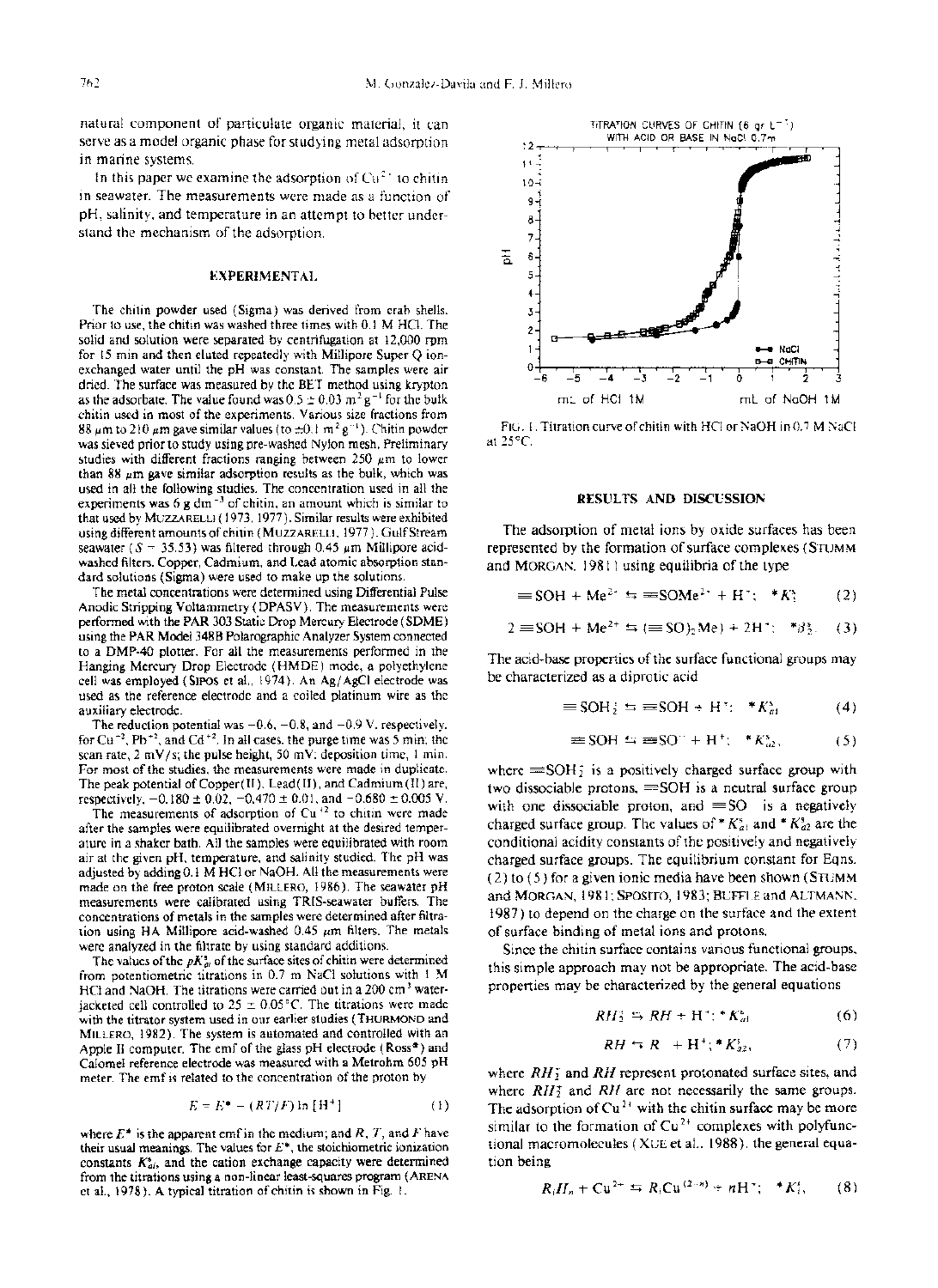where  $R_i$  represents a deprotonated surface site. Since the surface groups are not identical, it is not possible to determine all the values of  $*K_i^s$ . If one assumes that a general macroscopic adsorption equilibrium can be used to define an average equilibrium constant, we have

$$
RH_n + Cu^{2+} = RCu^{(2-n)} + nH^+; \quad *K_B^s. \tag{9}
$$

If the charges on the species are omitted, the equilibrium constant for Eqn. (9) is given by

\*
$$
K_B^s = \frac{\{RCu\}\{H^+\}^n}{\{RH_n\}\{Cu^{2+}\}},
$$
 (10)

where  ${RCu}$  and  ${RH_n}$  are, respectively, the copper and protons absorbed to the chitin as mol  $g^{-1}$ . For a given pH, the conditional constant is defined by

\*
$$
K_H^s = \frac{\{RCu\}}{\{RH_n\}\{Cu^{2+}\}}.
$$
 (11)

It should be noted that Eqn. ( 11 ) is mathematically and conceptually equivalent to the Langmuir isotherm

$$
\Gamma_{\text{Cu}} = \frac{\Gamma_{\text{MAX}}[\text{Cu}^{2+}]}{(*K_{\text{H}}^{*})^{-1} + [\text{Cu}^{2+}]} \tag{12}
$$

or

$$
\{ RCu\} = \frac{\{R_T\} \{Cu^{2+}\}}{(*K_H^*)^{-1} + [Cu^{2+}]},
$$
 (13)

where  $\{RCu\}$  and  $\{R_T\}$  correspond to  $\Gamma_{Cu}$  and  $\Gamma_{MAX}$ , the amount of copper adsorbed, and the maximum copper value of ion adsorption capacity or complexing capacity (mol  $g^{-1}$ ). The values of \*  $K_H^s$  and { $R_T$ } can be obtained by using typical Scatchard or Langmuir plots. Although this is a simplistic approach of modelling the complex adsorption of copper and other metals to chitin, it gives a chemical framework to evaluate our results.

## *Acid-base properties ofchitin*

In our first series of measurements, an attempt was made to characterize the functional groups of chitin. Chitin is a polymer of N-acetylglucosamine; thus, chitin is an amide of acetic acid. However, chitin cannot be sharply distinguished from chitosan, because fully acetylated and fully deacetylated chitins do not normally occur in nature and are difficult to prepare (MUZZARELLI, 1977).

The acidity constants for chitin from Eqns. (6) and (7) are given by

$$
*K_{a1}^{s} = \frac{\{RH\}\left[H^{+}\right]}{\{RH_{2}^{+}\}}
$$
 (14)

\*
$$
K_{a2}^* = \frac{R^-}{H^+}
$$
 (15)

The sequential binding of protons by the various functional groups of the surface of chitin is shown in Fig. 1. The acidity constants involved in this titration have been determined by using the ACBA program (ARENA et al., 1978). Values of  $p^*K_{a1}^* = 4.40 \pm 0.23$  and  $p^*K_{a2}^* = 6.45 \pm 0.25$  were obtained as a result of different titrations of chitin in 0.7 M NaCl. The

pH of zero charge,  $pH_{PZC}$ , is a convenient reference value for characterizing surface charge, even though no surface group has a unique  $pH_{PZC}$ . Analytically,  $pH_{PZC}$  can be calculated from the pH at which  $\{RH_2^+\} = \{R^-\}$  or from Eqns. ( 14) and ( 15 ):

$$
pH_{P2C} = \frac{1}{2} (pK_{a1}^s + pK_{a2}^s). \tag{16}
$$

A value of  $pH_{PZC} = 5.38 \pm 0.2$  was found for chitin. At pH values below the zero point of charge,  $\{RH_2^+\} > \{R^-\}$ , and at pH values above pH<sub>PZC</sub>,  $\{R^-\} > \{RH_2^+\}$ . The maximum titratable proton exchange capacity of the chitin surface groups was found to be 2.34  $\pm$  0.3 mol kg<sup>-t</sup> chitin.

Table 1 shows values for the acidity constant of different adsorbents together with values of  $pH_{PZC}$ . A two-protic acidbase system has been used to interpret the acid-base properties for an algal surface by XUE et al. (1988). They interpreted the algal surface to contain carboxylic acid groups that deprotonate at pH 4-5 and amino groups that undergo proton transfer around pH 8-9.5 (comparable to the *pK* value of glycine  $pK_{a2} \approx 9.5$ ) (Table 1). Chitosan has been described as a strong base with a  $pK_a = 6.3$  (MUZZARELLI, 1973) corresponding to its primary amino groups (Table 1). The values that we obtained in this work are generally similar to the values for other organic and inorganic solids. The chitin surface can be interpreted from the titration curve (Fig. 1) as a surface containing primarily carboxylic acid groups with  $pK_{at}$  $= 4.40$ , which is comparable with the second acidity constant of phthalic acid  $pK_a \approx 5$ , and amino groups with a  $pK_a$  $= 6.45$ . The latter value corresponds with the *pK<sub>a</sub>* for the primary amino groups in the deacetylated derivative chitosan  $(Table 1).$ 

# *Surface uptake ofCu2 +by chitin*

In Fig. 2, a typical determination of the complexing capacity of seawater is shown by curves 1 and 2. Using a van den Berg-Ruzic plot (APTE et al., 1988), the complexing capacity of seawater can be evaluated (Fig.  $3$ ):

$$
\frac{\{Cu'\}}{\{CuL\}} = \frac{\{Cu'\}}{C_L} + \frac{1}{K'_{cond(Cu')C_L}},
$$
(17)

where  $C_{\perp}$  is the total ligand concentration in seawater and  $K'_{\text{cond}(Cu')}$ , the conditional stability constant determined with respect to  $[Cu']$ , the concentration of dissolved copper in all inorganic forms. The presence of two ligands or sites with sufficient affinity for  $Cu^{2+}$  has been shown to cause the nonlinear behavior of the plots (VAN DEN BERG, 1984). The cur-

Table 1. Acidity constants of surface groups (25°C).

| Reactive<br>group | Solid<br>phase   | Electrolytic<br>salution | $PK_{a1}$ | $2K_{\pm 2}$ |     | pHp <sub>2C</sub> Reference |
|-------------------|------------------|--------------------------|-----------|--------------|-----|-----------------------------|
| AL-OR             | 7A1203           | 0.18 NaNO3               | 6.51      | 8.43         | 7.5 |                             |
|                   | 7A1(OH)1         | 3.0M NaClO4              | 6.9       | 9.5          |     |                             |
| $S1 - OH$         | Silles gel       | 0.1M NaC104              |           | 6.8          |     |                             |
|                   |                  | $0.5M$ NeClO $_4$        |           | 7.2          |     |                             |
| TI-DH             | Anatase          | 3.0M NaClO4              | 4.98      | 7.B          | 6.4 | ,                           |
| Mn-OH             | Hn7011 H2O       | <b>D.IM NaNO1</b>        |           | 6.8          |     |                             |
|                   | MnO <sub>2</sub> | 1.0M NaCl                |           |              | 1.5 |                             |
|                   | Algae            | O.IN KNO.                | $-4.5$    | 209          |     |                             |
|                   | Chitosan         | 1H                       |           | 6.3          |     |                             |
|                   | Chitin           | 0.7M NaCl                | 4.40      | 6.45         | 5.4 | this work                   |

1- HUANG and STUHM, 1973; 2- SCHINDLER and GAMSJAGER, 1972;<br>3- BALISTRIERI and MURRAY, 1982; 4- XUE et al., 1988;<br>5- MUZZARELLI, 1973.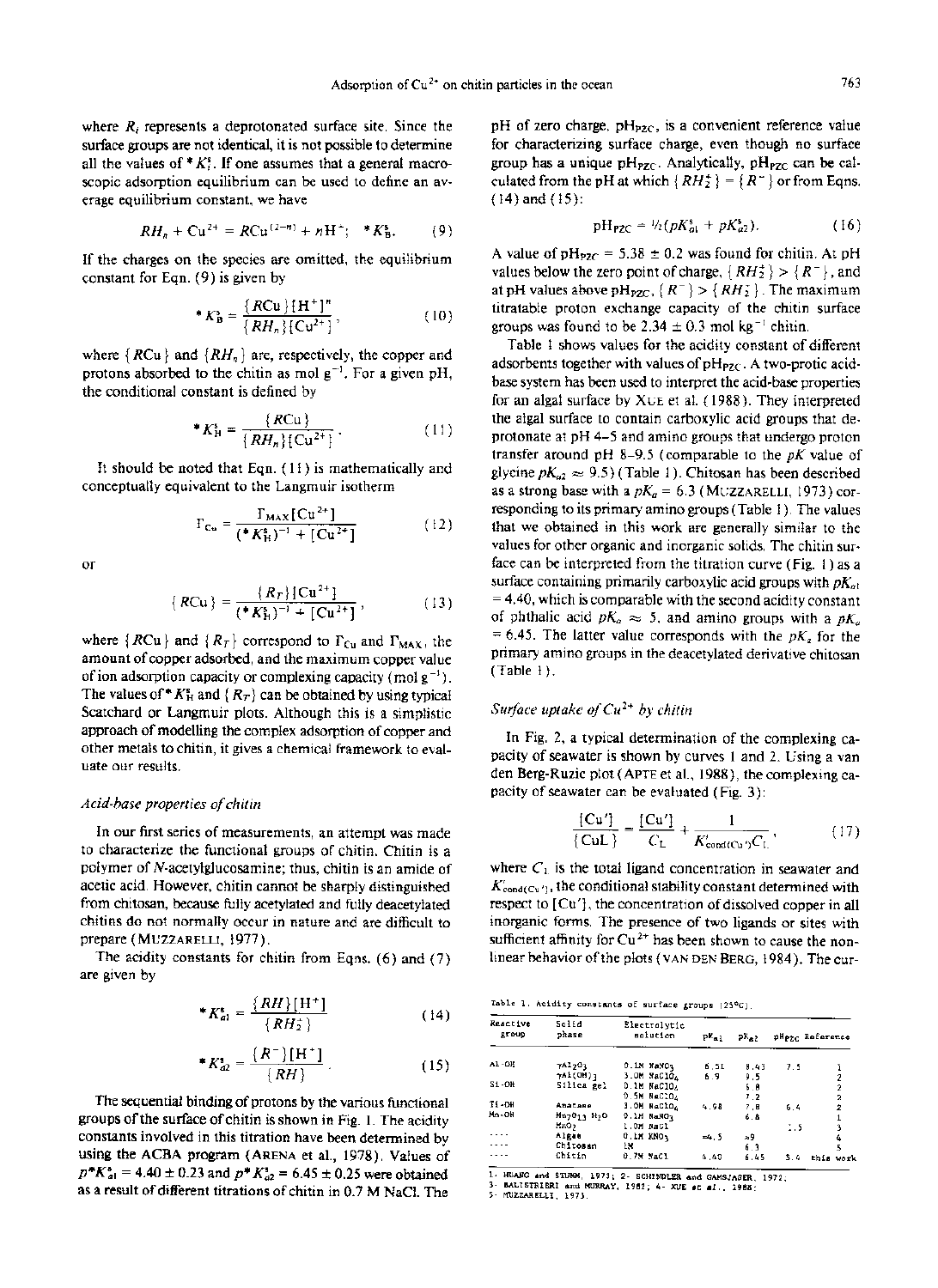

FIG. 2. The natural complexing capacity of  $Cu(H)$  in seawater.

vature in Fig. 3 at lower concentrations of  $Cu^{2+}$  may be due to a second ligand. Our measurements are not sufficient in the low concentration to evaluate the first stability constant. The ligand concentration obtained for the Gulf Stream seawater is  $C_{1a} = 175$  nM, the same order of magnitude as found by others (see Table 2). In order to compare our conditional stability constant  $K'_{\text{cond}(C_{\mathbf{V}}')}$  with other values reported by different authors (Table 2), it is necessary to use a conditional stability constant of the form  $K'_{\text{cond}(Cu^{2+})}$ , determined with respect to the free  $Cu^{2+}$ :

$$
[\mathbf{C}\mathbf{u}^{2+}]_{\mathrm{F}} = \frac{[\mathbf{C}\mathbf{u}']}{\alpha_{\mathrm{C}\mathbf{u}}}.
$$
 (18)

 $\alpha_{CU}$  is the inorganic side reaction coefficient of copper in seawater. Although sizable variability in the accepted inorganic side reaction coefficient for copper has been reported (COALE and BRULAND, 1988), a value of 24 (BYRNE and MILLER, 1985) was chosen to normalize our conditional stability constant with respect to free  $Cu<sup>2+</sup>$  in Table 2. The conditional value for log  $K_{2\text{cond}(C_1)}$  obtained is 7.4  $\pm$  0.1 which corresponds with a normalized value of log  $K_{2\text{cond}(C_0^2)} = 8.8 \pm 0.2$ .



FIG. 3. Graphical treatment according to Eqn. (7) for the determination of the complexing capacity of Gulf Stream seawater from titration data.

|  |  | Table 2: Values for copper-complexing ligands in seaware: |  |  |  |
|--|--|-----------------------------------------------------------|--|--|--|
|--|--|-----------------------------------------------------------|--|--|--|

| Location.<br>11 December 19 |                | 上には(天然) | largKs"<br>LogX1" |                 | Reterence  |  |
|-----------------------------|----------------|---------|-------------------|-----------------|------------|--|
|                             |                |         |                   |                 |            |  |
| GM Atlantic                 |                | -14     | i situa           | - Group         |            |  |
| Atlantic                    | -11            | -33     | - 12 - 61         | 16 é            |            |  |
| Atlantic                    | M)             | 8:      | 10.3              | - 9.4           |            |  |
| AULantic                    | $4 - 16$       | -33. 44 | 30.2.02.4         | 8.3.9.1         |            |  |
| 5 Atlantic                  | $\sim 10^{-1}$ | 20, 24, |                   | 9.1-10.0        |            |  |
| S. Parific                  | . a            | 2.4     | 10 F G            | <b>4.5.10 F</b> |            |  |
| Souf Stream                 |                | t ex    |                   | 5.78            | this caper |  |
|                             |                |         |                   |                 |            |  |

have been normalized to a common inorganic side reaction confficient for cupper of 24 (BYRNE and MILLER, 1985). They represent<br>thability constants with cuspect to free copper. Cu<sup>2</sup>.<br>1. SUNDA and FERGURSON, 1985; 2. van den BERG, 1984;<br>3. van den BERG et al., 1984; 4. BUCKLEY an

This value for the conditional stability constant of  $Cu^{2+}$  in Gulf Stream seawater is in good agreement with those reported in Table 2 for Atlantic and Pacific seawaters. One must keep in mind that this simple treatment of the  $Cu^{2+}$ . organic interactions does not necessarily prove that only two ligand sites are present. It should be considered to be a convenient way of accounting for the interactions.

It is obvious from Fig. 2 that the addition of chitin (curve 3) dramatically changes the seawater's complexing capacity. For its calculation, the adsorbed amounts of copper are estimated using curves 2 and 3, while the equilibria are obtained from curves 3 and l. The adsorbed copper calculated in this manner was found to be in good agreement with the values measured on filtered samples.

Figure 4 shows Langmuir's isotherm [Eqn. (13)] for the adsorption of  $Cu^{2+}$  on chitin. We may derive from the experimental data the equilibrium constant  $*K_H^s$ , transforming the Eqn.  $(13)$  into

$$
\frac{1}{|RCu|} = \frac{1}{|R_1|} + \frac{1}{*K_H^s |R_2|} \frac{1}{|Cu|},
$$
 (19)

and by plotting  ${RCu}^{-1}$  vs  ${Cu^{2+}}^{-1}$  the values of  ${R_2}$ and \*  $K_H^s$  can be evaluated. Equation (19) is mathematically equivalent to Eqn. ( 17).

Figure 5 illustrates such a plot for the  $Cu<sup>2+</sup>$  binding to chitin at pH 8.2. At high copper concentrations the data show deviations from the linear relationship. This may be due to



FIG. 4. Adsorption isotherm of  $Cu(H)$  on chitin in seawater (S  $-35\%$ <sub>0</sub>) at 25°C in presence and absence of Cd(II) and Pb(II).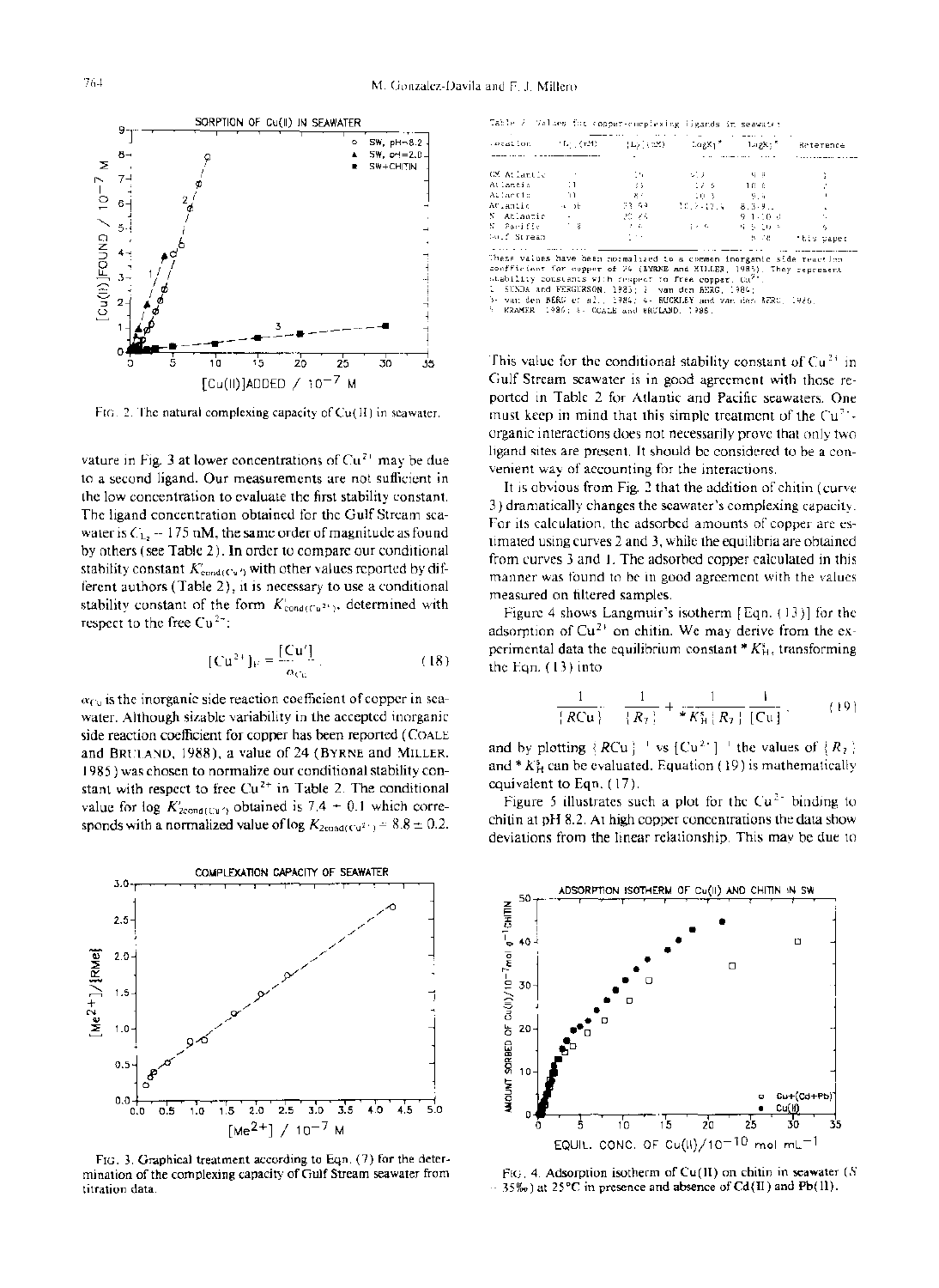

FIO. 5. Langmuir plot (Eqn. 18) forthe bindingofCu(I1) to chitin surface in seawater,  $pH = 8.2$  and  $25^{\circ}$ C.

the occupation of different binding sites. The strength of  $Cu^{2+}$ binding decreases with an increased copper loading of the chitin surface. This indicates that  $Cu<sup>2+</sup>$  ions become bound first to the highest affinity surface ligands and subsequently to those of lesser activity. The equilibrium constant as well as the maximum amount of adsorbed material required to give a complete monolayer on the chitin surface evaluated from the low surface coverage are given in Table 3, together with the values given by XUE et al. ( 1988) for the binding of  $Cu<sup>2+</sup>$  to algal surface. The surface sites on chitin are about ten times less than the sites on algae surface. The strength of the binding of  $Cu^{2+}$  to chitin, however, is 100 times greater than for algae.

It has been pointed out by many workers (YANG and ZALL, 1984; XUE et al., 1988; GONCALVES and LOPES DA CONCEI-CAO, 1989) that there is no simple, fully rational model available to account for the surface complex formation on a system able to adsorb metals. The  $*K_H^s$  values are equilibrium quotients capable of expressing the average effect of metal ion binding to a mixture of chitin surface ligands and are valid only within certain conditions. The fitting of the data does not prove the validity of the model used.

## *Uptake kinetics olCu(lI)*

Figure 6 shows a plot of concentration changes as a function of reaction time for the adsorption of  $Cu^{-2}$ . The amount of Cu+2 adsorbed increases rapidly, and, after <sup>15</sup> min, 85% of the initial copper added (5.0  $\times$  10<sup>-7</sup> M) is adsorbed and equilibrium is achieved. The half-time calculated, assuming pseudo-first-order kinetics, is  $t_{1/2} = 8 \pm 2$  min. Similar behavior has been found for the adsorption of  $Cu<sup>+2</sup>$  by metal

rabIe 3. Binding constant to the 5urface oí chitin,

|                              | $(R_T)$ (mol g <sup>-1</sup> )                      | $Log [K_H^S (mL_{mol}^{-1})]$             | Reference              |
|------------------------------|-----------------------------------------------------|-------------------------------------------|------------------------|
| Chitin<br>$Chictn*$<br>Algae | $6.86 \cdot 10^{-6}$<br>5.8810.6<br>$4.80, 10^{-5}$ | $8.95 \pm 0.01$<br>$8.98 \pm 0.03$<br>7 R | This work<br>This work |

Same concentration of  $Cu^{2+}$ .  $Cd^{2+}$  and Pb<sup>2+</sup> 1- XUE eC el. (1988).



FIG. 6. The rate of adsorption of Cu(II)( $1 \mu$ M) to chitin in seawater  $(pH = 8.2)$  in the absence and in the presence of Cd(II) and Pb(II)  $(0.5 \mu M)$ .

oxide surfaces (BALISTRIERI and MURRAY, 1982), phytoplankton (FiSHER, 1985), algae (XUE et al., 1988; GON-CALVES and LOPES DA CONCEICAO, 1989), and bacteria (GORDON and MILLERO, 1987).

## *Effect 01pH, temperature, and salinity in the adsorption olCu2+ to chitin*

Adsorption of Cu(II) (and other metal ions) at the solid chitin surface-water interface is strongly pH-dependent (Fig. 7), because the properties of both the chitin surface (charge and potential) and the solution composition (metal ion speciation) change with pH.

Using Eqn. (13), we obtain

$$
\log \frac{\{RCu\}}{\{Cu^{2+1}\}} = Z + n pH
$$
 (20)

where  $Z = \log * K_B^s + n \log (RH_n)$ , and, if Z is considered to be constant,

$$
\log \frac{[Cu^{2+}]_{ads}}{[Cu^{2+}]_{sol}} = Z + n \text{ pH.}
$$
 (21)



FIG. 7. Effect of pH on the adsorption of Cu(II) (1  $\mu$ M) to chitin in seawater ( $S = 35\%$ ) at 25°C.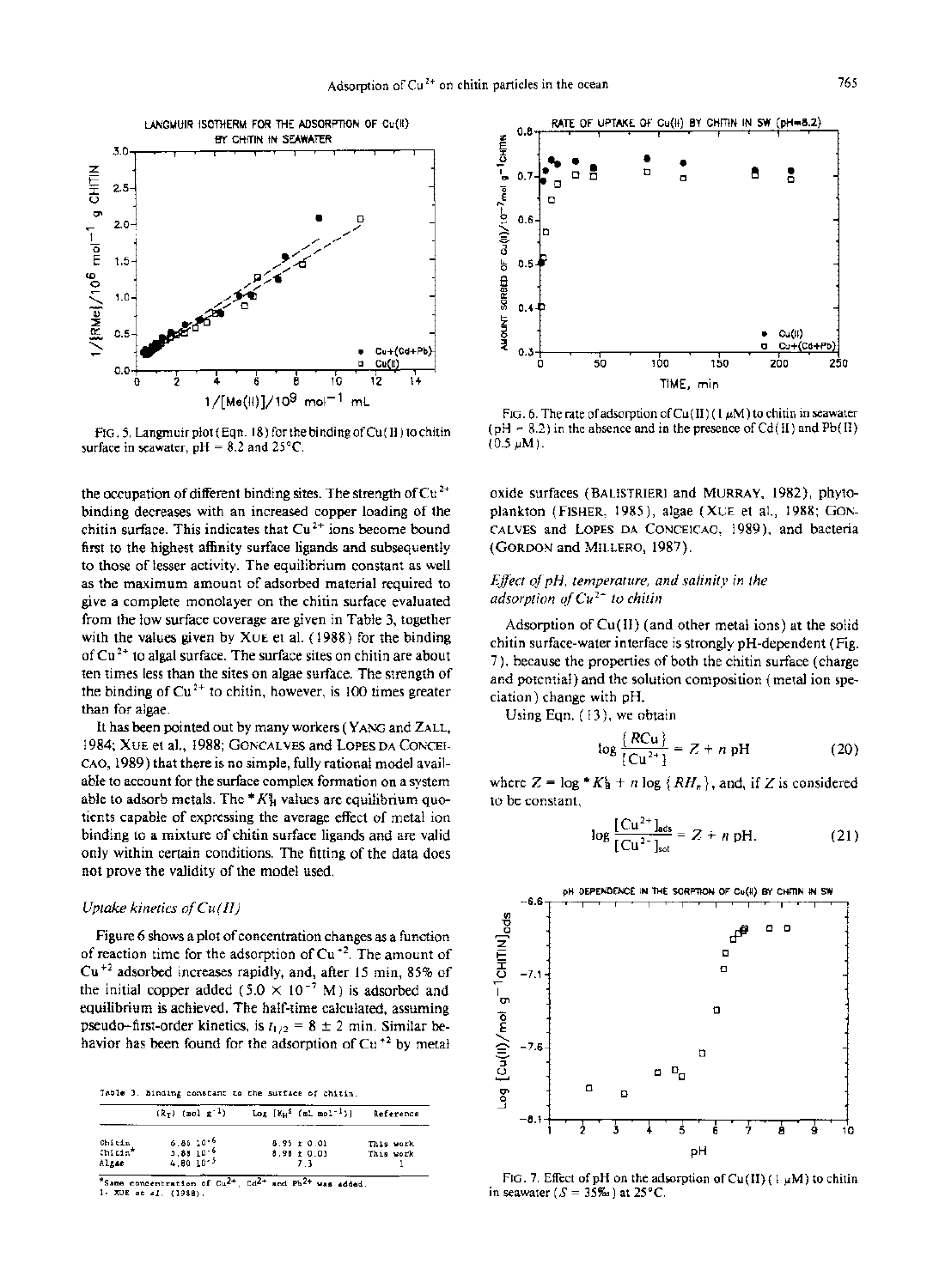According to Fig. 7, when a concentration of  $1 \mu M$  of  $Cu<sup>2+</sup>$  is added to a chitin suspension in seawater, most of the copper wiJl be adsorbed to the chitin surface groups. At a pH lower than 5.5, corresponding with the  $pH_{PZC}$  for the chitin surface groups, most of the copper remains in solution. Similar behavior of the effect of pH on the adsorption of  $Cu<sup>2+</sup>$ has been shown for oxide and biological surfaces ranging from phytoplankton to algae and bacteria (BALISTRIERI and MURRAY. 1982; GORDON and MILLERO, 1987; XUE et al., 1988 ).

Between pH 5.6 and 6.5 (Fig. 7), if  $Z$  is considered constant, the slope should be 2. In our case, the slope found is  $1.45 \pm 0.08$ , a lower value than expected. The cause of the difference may be that the values of  $Z$  are not constant even if the amount of Cu adsorbed is very small. The different sites on the chitin surface may change with pH. The low value may also due to the adsorption of anions, directly or indirectly as counterions. The formation of multinuclear hydroxo Cu(Il) species may also occur (XUE et al., 1988; LAI-TINEN and ZHOU. 1988; FARLEY et al., 1985). Further studies are needed to elucidate the solution speciation effects on the adsorption of  $Cu^{2+}$  on chitin.

Temperature plays an important role in adsorption. There is no general rule for predicting the influence of the temperature on metal ion adsorption, and therefore one should expect variations in both directions. The adsorption of  $Cu^{2+}$ decreases at higher temperature. Similar behavior is found for the adsorption of gases on solids and phosphate on goethite (MACHESKY et al., 1989).

The specific adsorption energy *E* was calculated for the adsorption of copper on chitin using the equation

$$
K_p = A \exp(-E/RT), \tag{22}
$$

where  $A$  is the frequency factor, which is independent of temperature, and  $K_p$  is the partition coefficient of Cu<sup>2+</sup> on chitin. The values of  $\ln K_p$  versus  $1/T(K)$  are shown in Fig. 8. The linear fit gives a value of  $E = -3.8 \pm 0.9$  kcal mol<sup>-1</sup>. This negative specific adsorption energy of  $Cu^{+2}$  may be interpreted as the heat of hydration of  $Cu(H)$  being lower than its heat of adsorption.



FIG. 8. Effect of temperature  $(K)$  on the adsorption of Cu(II) (1)  $\mu$ M) on chitin in seawater ( $S = 35$  and pH = 8.1).



HG. 9. Effect of salinity on the adsorption of Cu(II) (1  $\mu$ M) to chitin at  $25^{\circ}$ C and  $pH = 8.1$ .

The effect of salinity on metal ion adsorption on chitin has received little attention. Most of the studies on chitin have been carried out in natural and waste water. The studies in seawater (MUZZARELLI, 1973, 1977; MUZZARELLI and TANFANI, 1982) were made with chitosan due to its higher ability to adsorb metal ions. The salinity can influence adsorption by affecting the activities of the metal ions in solution, as well as affecting surface charge and double-Iayer capacitance of the hydrated particles. Increasing ionic strength usually increases the aggregation of suspended particles. Increased aggregation, in turn, is likely to increase the timedependent partition of sorption, reflecting the necessity of solute diffusion into interaggregate pores. Concomitantly, both the exterior surface and the rapidly reversible component of sorption decrease. Thus, depending upon the reaction time used, sorption could appear to decrease. For this reason. overnight stabilization of the samples at four different salinities obtained for dilution of the seawater were carried out. The corresponding variation of the partition coefficient of  $Cu<sup>2+</sup>$  to chitin at the different salinities is shown in Fig. 9. A linear relation between  $\log K_p$  and  $S^{1/2}$  gives a positive slope of 0.59, showing an increase in the amount adsorbed when the salinity increases. This may result in chitin being more important in transporting metals in seawater, where it is more abundant, than in fresh waters.

## *Competition with other meta/s*

In the previous experiments only  $Cu^{2+}$  was added to the adsorbent to study the adsorption behavior. In natural aqueous systems, several metallic ions will be present and a selective uptake of these metals may be expected. In order to investigate its selectivity, a mixture containing  $Cu^{2+}$ , Pb<sup>2+</sup>, and  $Cd^{2+}$  was equilibrated with chitin.

Figure 6 shows the effect of  $Pb^{2+}$  and  $Cd^{2+}$  on the adsorption of  $Cu^{2+}$  as a function of reaction time. Again, a rapid increase on the amount of Cu(II) adsorbed is observed. The half-time calculated, assuming a pseudo-first-order kinetic, is  $13 \pm 2$  min. Only a small increase in the half-time is observed, indicating that in the beginning the highest affinity surface ligands of chitin surface are rapidly occupied by the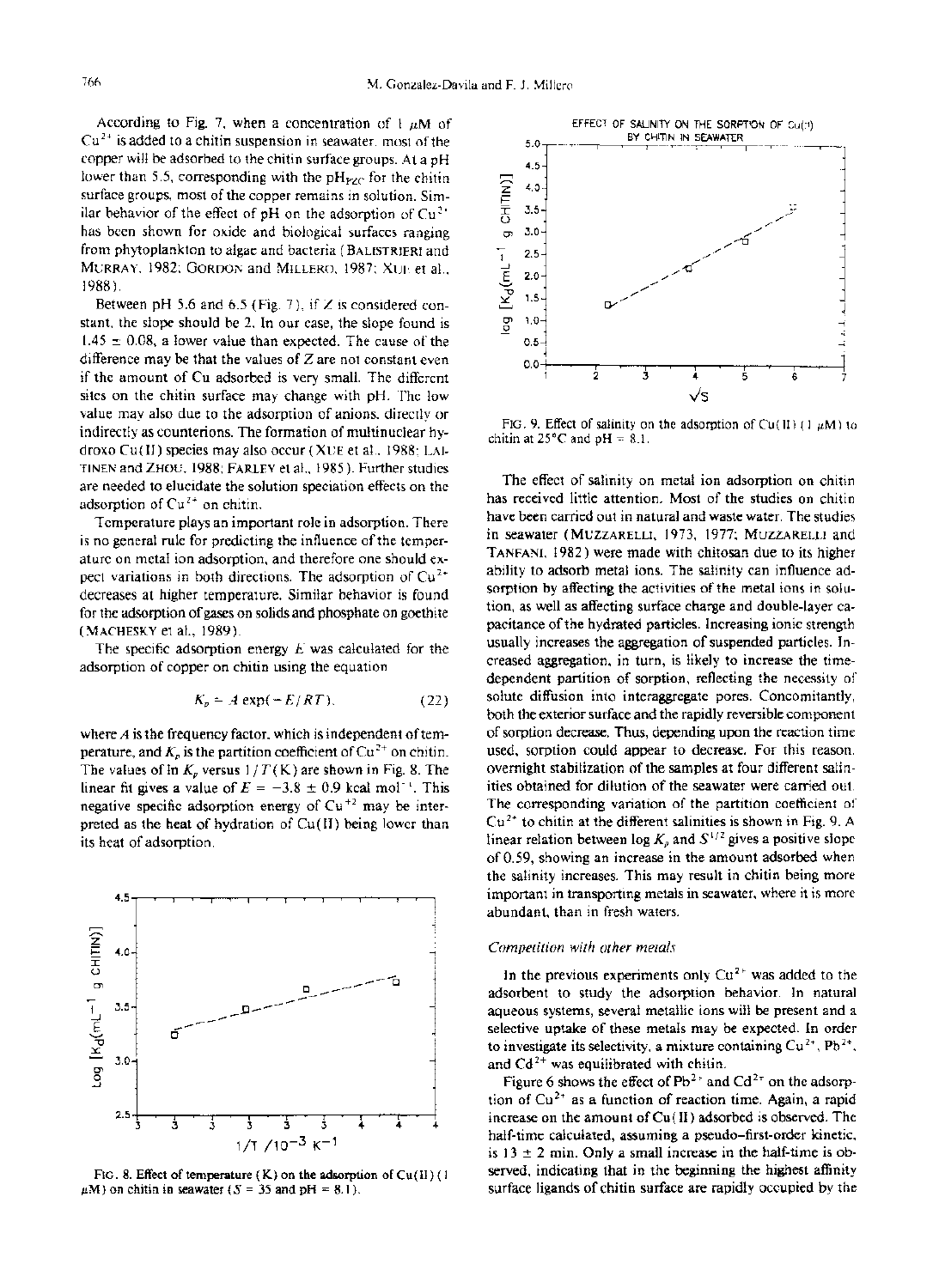stronger adsorbed  $Cu<sup>2+</sup>$ , and then a slight competition for these sites and for the lower affinity ones exist. After this increase, an equilibrium with the chitin surface is obtained, and almost the same amount (85%) of  $Cu^{2+}$  added is adsorbed by the chitin surface groups.

Figure 4 shows the  $Cu^{2+}$  Langmuir isotherm (Eqn. 13) when the same concentrations of  $Cu^{2+}$ ,  $Cd^{2+}$ , and  $Pb^{2+}$  are added to chitin. It can be observed that as a consequence of the competition for the highest affinity surface ligands, when a higher amount of each metal is added, a lower concentration of  $Cu<sup>2+</sup>$  is adsorbed. Using the transformed Langmuir equation (Eqn. 14) as it is shown in Fig. 5, a value of  $5.9 \times 10^{-6}$ mol  $g^{-1}$  for the complexing capacity  ${R<sub>T</sub>}$  and a value of 9.0  $\pm$  0.1 for log  $K_H^s$  are obtained (Table 3). A quantity of  $1.0 \times 10^{-6}$  mol g<sup>-1</sup> less Cu<sup>2+</sup> is adsorbed in this case, being replaced by  $Cd^{2+}$  and  $Pb^{2+}$ . Since no changes occur in the conditional constant, the sites occupied by copper are the same.

## *Conclusions*

The adsorption of  $Cu^{2+}$  on chitin has been measured as a function ofpH, temperature, and salinity. Its acid-base properties have been characterized in 0.7 M NaCl in terms of a two-protic acid-base system. The adsorption of  $Cu<sup>2+</sup>$  on chitin can be correlated with a surface complex formation equilibria or its rnathematically equivalent Langmuir isotherm. Variations in factors such as pH, temperature, and salinity have additional (positive or negative) effects on the mobilization of copper. The presence of other transition metals does not affect the adsorption of  $Cu^{2+}$  on chitin due to its higher affinity for the chitin surface groups.

*Acknowledgments-*The authors wish to acknowledge the support of the Office of Naval Research (N-001I4-87-GOI16) and the oceanographic section of the National Science Foundation (OCE88-00411) for this study. M. Gonzalez-Davi1a wishes to thank the government of the Canary Islands who supported his stay in the United States. The authors also would like to thank Dr. John Morse (Texas A&M University) for making the surface area measurements and acknow1 edge the he1pful comments of Dr. David Hawke (University of Miami).

*Editorial handling:* S. E. Calvert

#### REFERENCES

- ANDERSON R. F., BACON M. P., and BREWER P. G. ( 1983) Removal of<sup>230</sup>Th and <sup>231</sup>Pa at ocean margins. *Earth Planet. Sci. Letters* 66, 73-90.
- APTE S. C., GARDENER M. J., and RAVENSCROFT J. E. (1988) An evaluation of voltammetric titration procedures for the determination of trace metal complexation in natural waters by use of computer simulation. *Anal. Chim. Acta* 212, 1-21.
- ARENA G., RizzARELLI E., SAMMARTANO S., and RIGANO C. (1978) A non-linear least-squares approach to the refinement of all parameters involved in acid-base titrations. *Talanta* 26, 1-14.
- BACON M. P. and ANDERSON R. F. (1982) Distribution of thorium isotopes between dissolved and particulate forms in the deep sea. J. *Geophys. Res.* 87, 2045-2056.
- BALISTRIERI L. S. and MURRAY J. W. (1982) The adsorption of Cu, Pb, Zn, and Cd on geothite from mayor seawater. *Geochim. Cosmochim. Acta* 46, 1253-1265.
- BENJAMIN M. M. and LECKIE J. O. (1981) Multiple site adsorption of Cd, Zn, and Pb on amorphous iron oxhydroxide. *J. ColI. Interface Scí.* 79, 209-221.
- VAN DEN BERG C. M. G. ( 1984) Determination of the complexing capacity and conditional stability of complexes of copper(II) with natural organic ligands in seawater by cathodic stripping voltammetry of copper-catechol complex ions. *Mar. Chem.* 15, 1-18.
- VAN DEN BERG C. M. G., BUCKLEY P. M., and DHARMAvANU S. ( 1984) Determination of ligands concentration and conditional stability constants in seawater. Comparison of the DPASV and Mn02 adsorption techniques. In *Complexation of Trace Metals in Natural Waters* (eds. J. M. KRAMER and J. C. DUINKER), pp. 213-216. Junk.
- BRULAND K. W. ( 1983) Trace elements in sea-water. In *Chemical Oceanography* (eds. J. P. RILEY and R. CHESTER), Vol. 8, pp. 157-220. Academic Press, London.
- BUCKLEY P. J. M. and VAN DEN BERG C. M. G. (1986) Copper complexation profiles in the Atlantic ocean. A comparative study using electrochemical and ion exchange techniques. *Mar. Chem.* 19, 281-296.
- BUFFLE J. and ALTMANN R. S. (1987) Interpretation of metal complexation by hetero-genous complexants. In *Aquatic Surface Chemistry, Chemical Processes at the Particle-Water Interface* (oo. W. STUMM), pp. 351-383. Wiley-Interscience, New York.
- BYRNE R. H. and MILLER W. L. (1985) Copper(I1) carbonate complexation in seawater. *Geochim. Cosmochim. Acta* 49, 1837-1844.
- COALE K. H. and BRULAND K. W. (1988) Copper complexation in the Northeast Pacific. *Limnol. Oceanogr.* 33, 1084-1101.
- DAVIS J. A. (1984) Complexation of trace metals by adsorbed natural organic matter. *Geochim. Cosmochim. Acta* 48,2381-2393.
- DAVIS J. A. and LECKIE J. O. ( 1979) Speciation of adsorbed ions at the oxide /water interface. In *Chemical Modelling in Aqueous Systems* (ed. E. A. JENNE), pp. 299-317. ACS Publ., Washington.
- DUGGER D. L., STANTON J. H., IRBY B. N., McCONNELL B. L., CUMMINGS W. W., and MAATMENN R. W. (1964) The exchange of twenty metal ions with the weakly acidic silanol group of silica gel. J. *Phys. Chem.* 68, 757-760.
- EDIN C. A., JEWELL C. A., and WIGHTMAN J. P. (1980) Interaction oflead and chromium with chitin and chitosan. J. *Appl. Polymer Scí.* 25, 1587-1599.
- FARLEY K. J., DZOMBAK D. A., and MOREL F. M. M. (1985) A surface precipitation model for the sorption of cations on metal oxides. J. *ColI. Interface Scí.* 106,226-242.
- FISHER N. S. (1985) Accumulation of metals by picoplankton. *Mar. Biology87,137-142.*
- FISHER N. S., OLSON B. L., and BOWEN V. T. (1980) Plutonium uptake by marine phytoplankton in culture. *Limno!. Oceanogr.* 25, 823-839.
- FISHER N. S., BURNS K. A., CHERRY R. D., and HEYRAUD M. ( 1983) Accumulation and cellular distribution of  $^{241}$ Am,  $^{210}$ Po, and  $^{210}$ Pb in two marine algae. *Mar. Ecol. Prog. Ser.* 11,233-237.
- FISHER N. S., BOHE M., and TEYSSIE J. L. (1984) Accumulation and toxicity of Cd, Zn, Ag, and Hg in four marine phytoplankters. *Mar. Eco!. Prog. Ser.* 18,201-213.
- FISHER N. S., TEYSSIE J. L., KRISHNASWAMI S., and BASKARAN M. ( 1987) Accumulation ofTh, Pb, V, and Ra in marine phytoplankton and its geochemical significance. *Limno!. Oceanogr.* 32, 131- 142.
- GONCALVES M. L. S. and LoPES DA CONCEICAO A. C. ( 1989) Metal ion binding of Copper(I1), Zinc(I1), and Lead(I1) by the algae Selenastrum capricomutum printz. *Sci. Total Enviran.* 78, 155- 166.
- GORDON A. S. and MILLERO F. J. (1987) Sorption of copper by marine vibrio in seawater. *Virginia* J. *Scí.* 38, 194-199.
- HONEYMAN B. D. and SANTSCHI P. H. (1988) Metals in aquatic systems. *Enviran. Sci. Tech.* 22, 862-871.
- HUANG C. P. and STUMM W. ( 1973) Specific adsorption of cations on hydrous -y-Ah03' J. *ColI. Interface Scí.* 43, 409-420.
- HUNG T. C. and HAN S. L. M. ( 1977) Chitin, Chitosan, and Shellfishshell powders as adsorbents for heavy metal ions form aqueous solutions. *Acta Oceanogr. Taiwan* 7, 56-63.
- KRAMER C. J. M. (1986) Apparent copper complexation capacity and conditional stability constants in North Atlantic waters. *Mar. Chem.* 18, 335-349.
- KURITA K., SANNAU T., and IWAKURA Y. (1979) StudiesonChitin. VI. Binding of metal cations. J. *App!. Polymer Scí.* 23, 511-515.